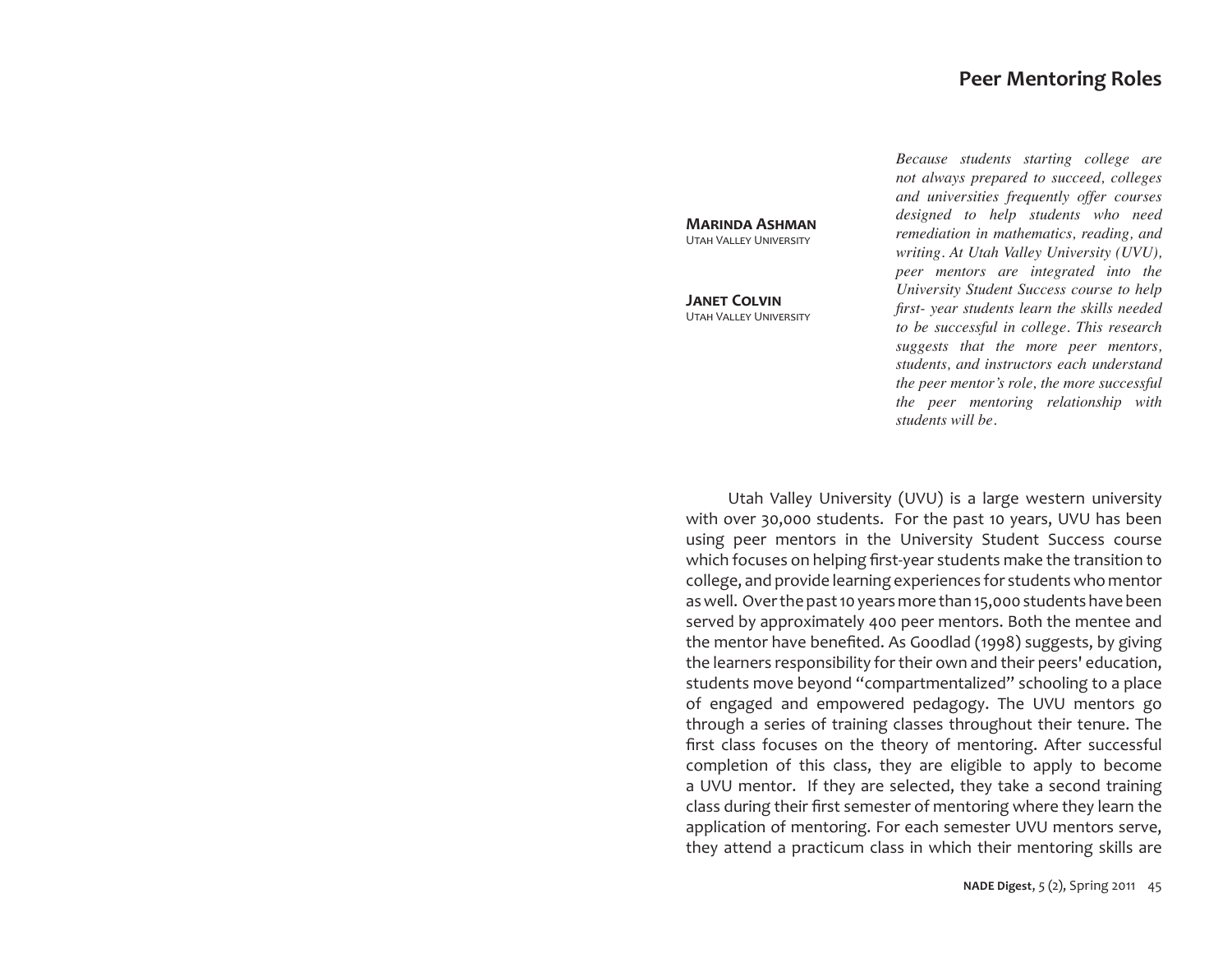#### *Peer Mentoring Roles*

continually being sharpened. UVU mentors serve a maximum of 25 students in the University Student Success class where their purpose is to connect students to campus and to encourage them to persist through graduation.

As the peer mentoring program has grown, faculty and staff at UVU have continued to evaluate the effectiveness of peerstudent interactions. A particular issue that concerned UVU staff was the potential for confusion about the role that peer tutors and mentors play in higher education classrooms. Colvin (2007) found that sometimes students saw a peer tutor as someone who could help them in the classroom or as someone who was taking over for instructors and who themselves had mixed perceptions. Some instructors saw peer tutors as an asset while others did not know how to use the peer tutors in the classroom. Tutors, on the other hand, perceived themselves as leaders, guides, assistant instructors, and/or friends to students.

In order to provide increased understanding of mentors and how they and others see their role as well as extend Colvin's study of peer tutors, research was conducted to examine peer mentors, their interactions with students and instructors, and their understanding of their role in and out of the classroom. For purposes of this study, a peer mentor is defined as "a student who has learned from experience or has developed skills to successfully guide other students through college" (Sanft, Jensen, and Mc Murray, 2008, p.5). It should also be noted that UVU mentors typically help students with not just academic but also social competencies.

### **Method**

Data collection started in late Spring 2008 and continued through Spring 2009 utilizing observations and interviews.

### **Observations**

As faculty researchers, we engaged in participant observation throughout the entire study and collected extensive field notes. Observations were collected at UVU mentor activities, weekly classes and meetings, and other interactions in both formal and informal settings.

### **Interviews**

The researchers interviewed 12 UVU mentors that had been part of the program for one year or longer, eight newly selected UVU mentors, 10 instructors of the University Student Success course to which the UVU mentors were assigned, and 10 students who attended the University Student Success course with a UVU mentor in their class. The interviews ranged from 10 to 30 minutes. Interviews with UVU mentors and students were held in the UVU mentor lounge, and interviews with instructors were held in faculty offices. Student researchers conducted ten of the interviews. These student researchers first observed how professional staff conducted interviews, practiced with each other using the structured question list, and when they could demonstrate inter-coder consistency, conducted their own interviews. All interviewers used structured questions with unstructured followup questions. All of the interviews were transcribed and measures were taken to verify accuracy. Table 1 provides an outline of the interview questions.

# **Table 1.** Outline for interview with instructors, student peer mentors, and students

| 1. How would you define a peer mentor?                                                                                                                                                                                                     |  |
|--------------------------------------------------------------------------------------------------------------------------------------------------------------------------------------------------------------------------------------------|--|
| 2.Do you see the role of mentor as being any different from that<br>of a TA or peer tutor?                                                                                                                                                 |  |
| 3.Do you see any benefits for being/having a mentor at UVU?<br>4.Do you see any risks/challenges?                                                                                                                                          |  |
| 5. What are your impressions of the mentor program so far?<br>(admin?)                                                                                                                                                                     |  |
| 6. Have you worked with a mentor before?                                                                                                                                                                                                   |  |
| 7.Is there anything that needs to happen for the mentors to be<br>more effective?                                                                                                                                                          |  |
| 8. What role do you think mentors should play in a university?<br>9.Can you think of any specific incident where you interacted<br>with a mentor that sums up how you feel about the experience?<br>10.Anything else that you want to add? |  |
|                                                                                                                                                                                                                                            |  |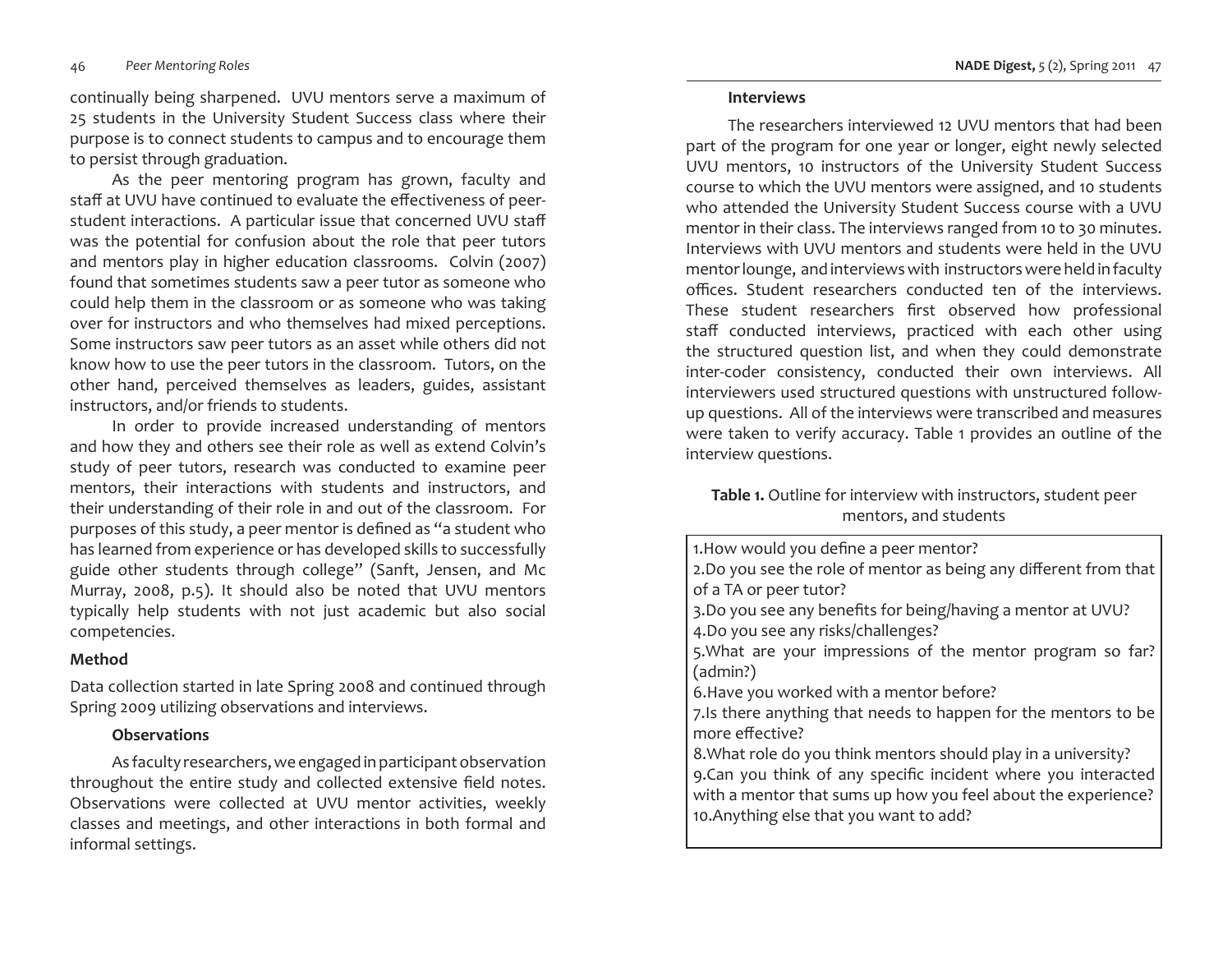### **Data Analysis**

Using a grounded theory approach (Glaser, 1978; Glaser & Strauss, 1967), researchers analysed the data. A grounded theory is developed from data obtained through formal and informal research. Informal observations about practice are used to develop the propositions of the theory. Research is then designed to verify elements of the theory as well as to generate new theory in a cyclical fashion. This type of analytic induction does not use a theory as starting point. Rather, meanings are inferred from the data collected. As Smythe and Nikolai (2002) explain, "For instructional planners, the value of a grounded theory analysis is substantial[,] emergent themes are the products of a specific constituent group's perceived needs rather than assumptions or traditions endorsed by administrators or academics" (p. 165). In using grounded theory to inform the study, researchers were interested in identifying emerging patterns in the data that provided an insider's perspective on UVU mentors.

*Coding.* Coding was accomplished in stages. Initially, using NVivo©, a qualitative software analysis program, each interview was coded for attributes which were consistent across all interviews. As attribute coding continued, one researcher also began coding for themes and dimensions. Only one person did this type of coding so that intercoder reliability was not an issue.

After coding for themes, researchers implemented axial coding (Glaser & Strauss, 1967), which refers to the process of coding around a single category. In this phase, researchers not only identify topics, but they also examine where, when, and why interviewees feel the way they do as relationships both within and between categories emerge. Finally, selective coding was used. Selective coding validates, refines, and develops a code category (Glaser & Strauss, 1967). Throughout the process of this research, the instructor responsible for coding shared results with the other two researchers in order to check and validate categories.

The aim was to find overall themes and to discover the relationship between them. After the initial coding and development of themes, the research focus moved to a review of the following research questions (findings are discussed in the next section):

1. How do peer mentors construct and enact their roles?

2. What risks or benefits are manifest (if any) in these peer mentor relationships?

### **Results of the Study**

# **Roles**

There were a total of 96 comments from students, mentors, and instructors about roles and their implications for mentors. In the process of sorting and labeling the roles, researchers found that roles could be grouped into the same categories identified by Sanft, Jensen, and McMurray in their work on peer mentoring. These five roles are Connecting Link, Peer Leader, Learning Coach, Student Advocate, and Trusted Friend. Because we wanted to know if there is a common understanding of each of these five roles amongst students, mentors, and instructors, the 96 comments were analyzed together. Individual comments are listed by student, mentor or instructor.

*Connecting Link.* Nineteen of the 96 comments on the role of the mentor related to the role of Connecting Link. The majority of the comments focused on the mentor helping the students feel comfortable on campus and knowing the resources on campus. Almost half of the 19 comments referred to the mentor knowing resources on campus. "A mentor is someone who knows the campus very well (Student #36 Interview)." Peer mentors know "little details about the school, about things [students] would never know about (Student #42 Interview)."

*Peer Leader.* Ten of the 96 comments directly referred to peer mentors as a Peer Leader. "They're not just leaders to the student [in their class], they're leaders to all students…and they're an example to all students not just the ones they mentor [in their class] (Student #40 Interview)." Peer mentors are not just being viewed by the students in their classrooms as leaders but by the institution at large, "[the mentors] are a huge part of leadership [on campus], that's kind of how they support the university (Student #33 Interview)."

*Learning Coach.* The role of Learning Coach received the most comments of 29 out of 96. There were 13 references within the 29 comments that referred to peer mentors in the role of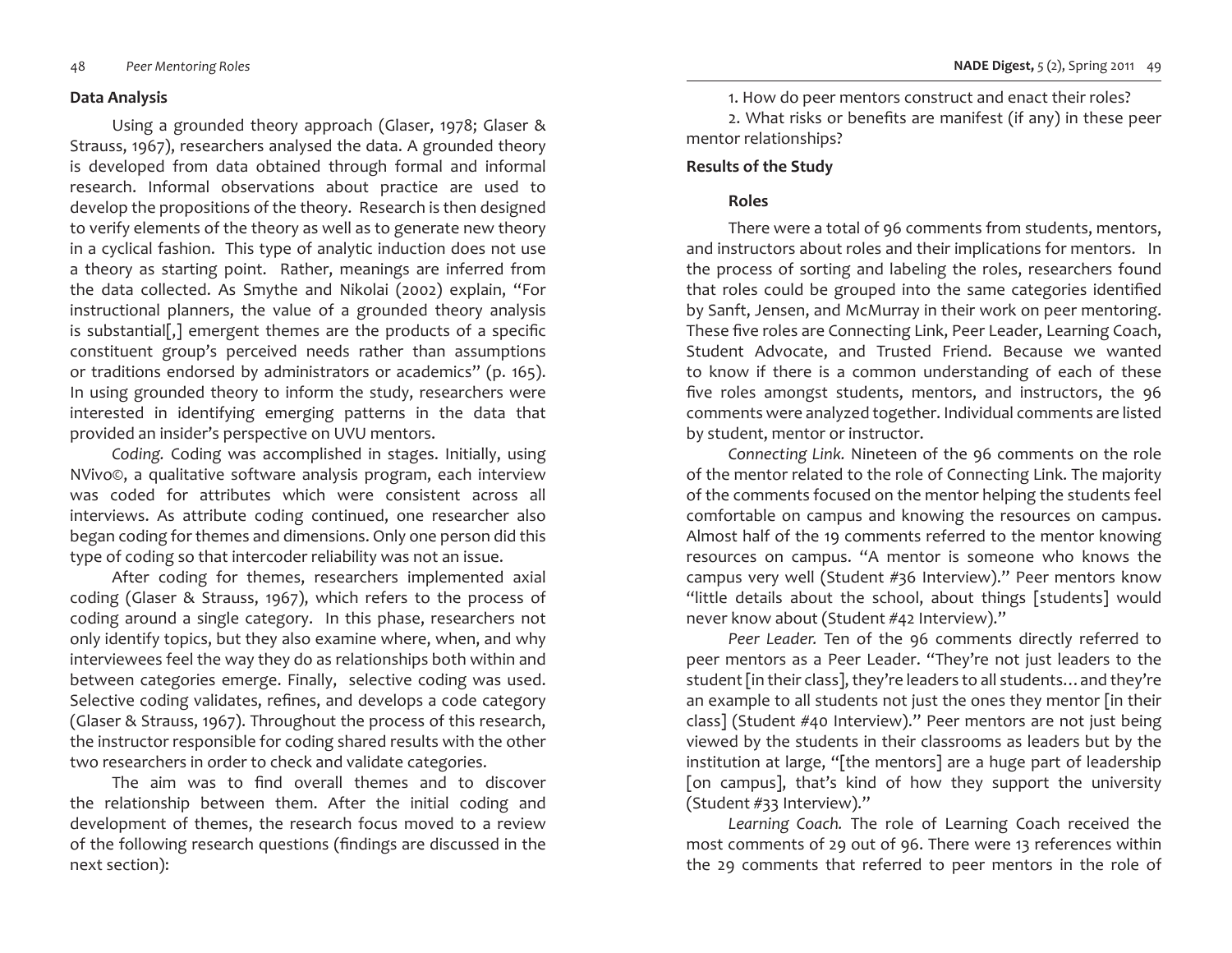learning coach that helped students want to persist through graduation. Mentors "increase the success rate and lower the dropout rate (Student #32 Interview)," they are "students who are helping another student succeed in school (Returning Mentor #30 Interview)," and are "kind of like a team working alongside [students] helping them to pursue an education (Student  $#$  40 Interview)."

*Student Advocate.* The role of Student Advocate was the second highest in comments with 24 out of 96. Twelve of the 24 comments relate to the peer mentor being a helper, mostly in helping to mediate the relationship between the student and the instructor. UVU mentors help the students during their first year experience to "assist [the students] in figuring things out (Student #40 Interview)," in being "a personal helper… with what's going on (Student #42 Interview)." Other comments (4 of 12) address the issue that students might need "help to have confidence to approach their instructors (Instructor #24 Interview)," "[but] they can turn to the peer (Student #37 Interview)." Instructors said, "By listen[ing] to [the mentor] we can see how the students perceive things (Instructor #24 Interview)."

*Trusted Friend.* Ten of 96 comments referred to a peer mentor being a Trusted Friend. Many of the interviewees responded that the main difference between a peer tutor and peer mentor was that a peer tutor mainly "just helps [the students] in class (Student #33 Interview)," and that the relationship with a peer mentor "is to be a friend for [the students] (Student #35 Interview)." A peer mentor is "someone who is a friend... trustworthy, [and] there for the students…to spend time with [them] on campus, there if they have questions (Returning Mentor #22 Interview)."

### **Benefits**

Research, as well as anecdotal evidence at UVU, indicates some sort of benefit to both sides of a peer mentor relationship. Goodlad lists some benefits for mentors as, "increasing attention to and motivation for the task, and necessitating review of existing knowledge and skills. Consequently, existing knowledge is transformed by reorganization, involving new associations and a new integration" (1998, p. 52). Benefits in this study were found

for all three roles: mentors, students, and instructors.

*Mentors.* When mentors were asked, "What benefit do you see for being a mentor?" three themes emerged: being able to support students, reapplying concepts in their own lives, and developing connections amongst themselves. Thirty-nine out of 77 comments about the benefits of being peer mentors focused on being able to support, help out, or uplift the students with whom they worked. Mentors said such things as, "[Mentoring] is just a great service opportunity to help others …I like seeing that 'aha' moment… (Returning Mentor #9 Interview)." Mentors also liked being able to help others be successful in their class(es).

Mentors also indicated another benefit (22 out of 77 comments), that of being more involved with other peer mentors, developing friendships, and learning how to interact with others. Comments included such things as, "You make more friends and it's able to help you be more social if you're shy (Student #35 Interview)," and "I think that it's such a good support system. You have the other mentors as a support system, and you are continually growing and learning (Returning Mentor #2 Interview)."

Finally, mentors also felt, as Goodlad (1998) suggested, that mentoring allowed them to reapply concepts into their own lives and helped them become even better students themselves (16 out of 77 comments). "There are principles that are taught in the class and by me mentoring, I am able to continually be refreshed on all those items …. that I've learned that I may not be doing that I need to reapply (Returning Mentor #1 Interview)." Interestingly, even though UVU peer mentors each receive a full tuition scholarship for mentoring for two semesters, only 3 of the 77 responses mentioned this as being a benefit.

# **Risks or Challenges**

Not all experiences related to peer mentoring are positive, however. Instructors, peer mentors, and students all saw some risk or challenge in maintaining a peer-mentor relationship. *Mentors.* Comments about risks or challenges for mentors focused on their personal lives, interactions with students, and interactions with the instructors. Thirty-eight of the 70 comments on the risks and challenges for mentors were issues of balancing both the